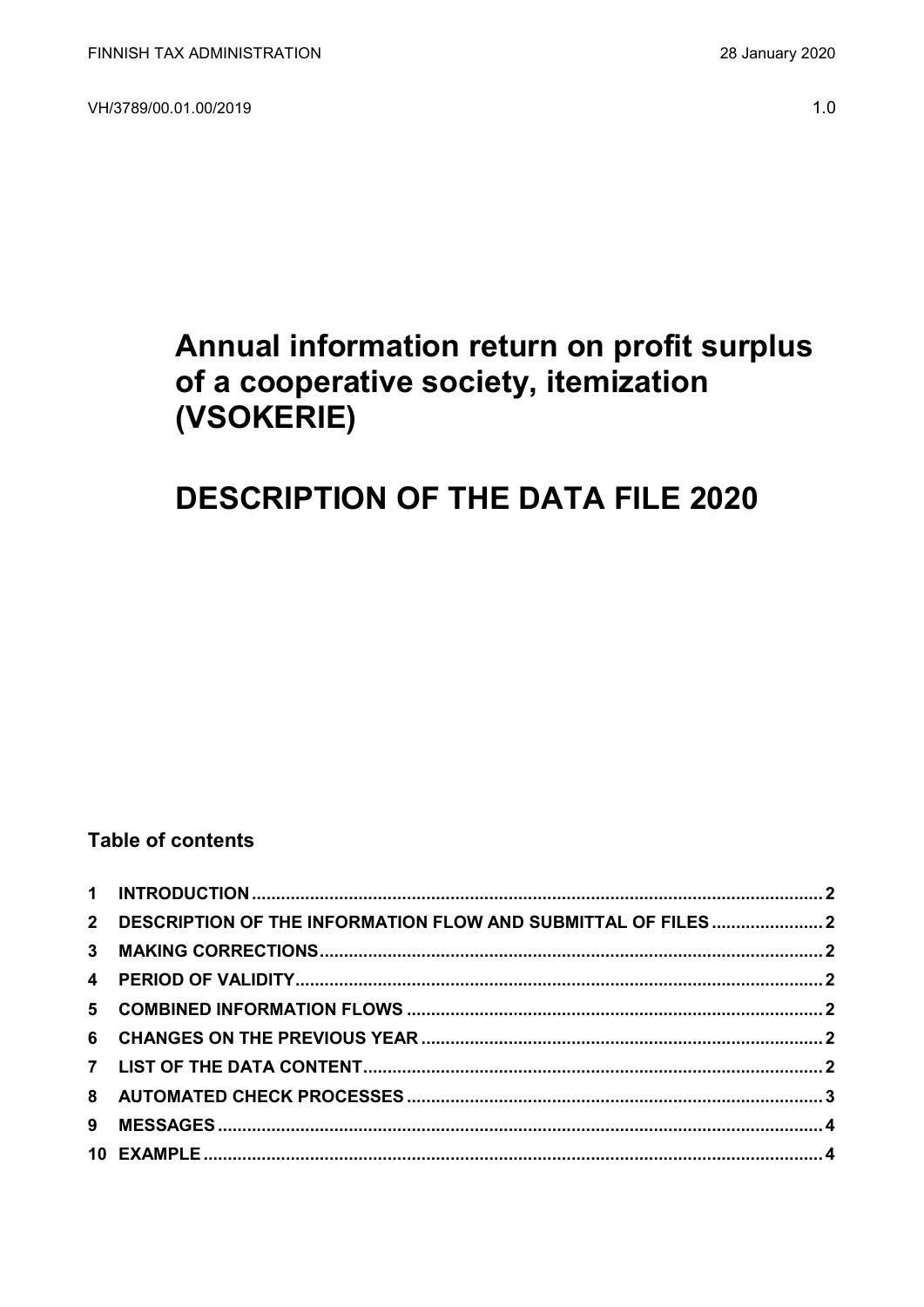## **Version history**

| Date       | Version | <b>Description</b>                              |
|------------|---------|-------------------------------------------------|
| 128.1.2020 |         | First release concerning the 2020 taxable year. |

#### <span id="page-1-0"></span>**1 INTRODUCTION**

This guidance explains the structure of the required inbound file and the check procedures that follow. For more information, see tax.fi > About us > IT developers > e-Filing guidance > Electronic filing of information returns General description.

#### <span id="page-1-1"></span>**2 DESCRIPTION OF THE INFORMATION FLOW AND SUBMITTAL OF FILES**

**Cooperatives that distribute profit surplus to their shareholders** must submit an annual information return on **all the surplus amounts that have become available during the tax year for cash payment to shareholders**, even if the shareholder-beneficiaries had not yet received the amounts.

For more information and instructions, go to the 'Annual Information Returns' pages of the Website > Forms > Annual information.

For more information on how to log in specifically for different information flows, and for information on the locations of check routines for authorisations, click [here.](https://www.ilmoitin.fi/webtamo/sivut/IlmoituslajiRoolit?kieli=en&tv=VSOKERIE)

#### <span id="page-1-2"></span>**3 MAKING CORRECTIONS**

For more information, see tax.fi > About us > IT developers > e-Filing guidance > Making corrections to e-filed submittals of information returns.

#### <span id="page-1-3"></span>**4 PERIOD OF VALIDITY**

This specification sets out the requirements of file formatting that come into force 28 January 2020 and continue to be in force until a new version of this specification is released.

For deadline dates for filing, see tax.fi > Verohallinto > Ohjelmistokehittäjät > Aikataulut (Available in Finnish and Swedish).

#### <span id="page-1-4"></span>**5 COMBINED INFORMATION FLOWS**

You may send us the following flows in the same computer file as you are sending your VSOKERIE flow:

VSOKVYHT

#### <span id="page-1-5"></span>**6 CHANGES ON THE PREVIOUS YEAR**

| <b>Version</b> | <b>Data Name</b> | Data element    | <b>Description</b> |
|----------------|------------------|-----------------|--------------------|
| ن. ا           | -18/058<br>15-   | Year of payment | Year changed       |

#### <span id="page-1-6"></span>**7 LIST OF THE DATA CONTENT**

| Position Code P/V T |     |   | L/T | <b>Description</b> | <b>Format</b>   | 'Permissible<br>values |
|---------------------|-----|---|-----|--------------------|-----------------|------------------------|
| $1-8$               | 000 | D |     | File identifier    | AN <sub>8</sub> | <b>VSOKERIE</b>        |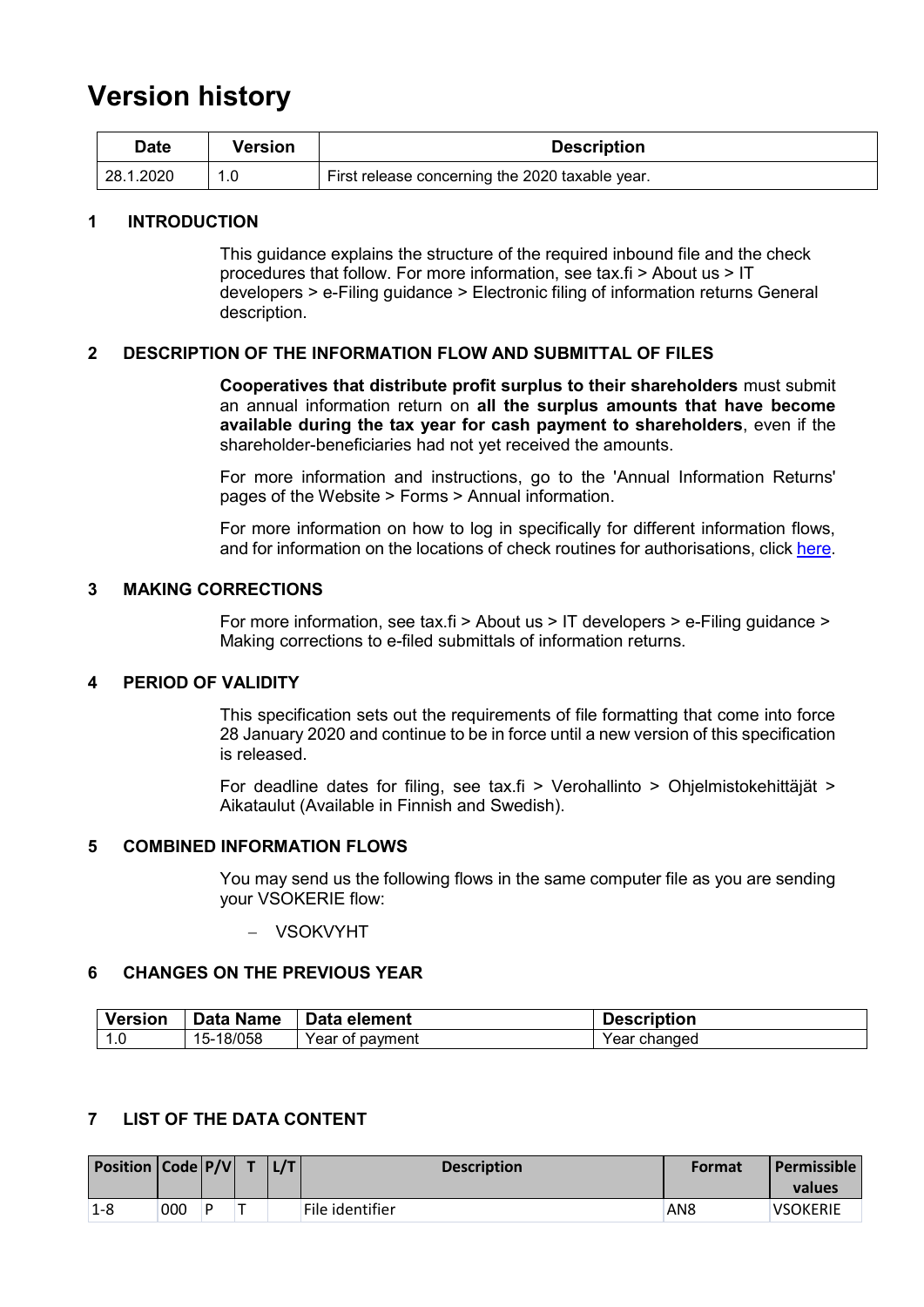| 10        | 082 | V |              |               | Deletion                                                                                                                                                                                                                                                            | A1                               | D       |
|-----------|-----|---|--------------|---------------|---------------------------------------------------------------------------------------------------------------------------------------------------------------------------------------------------------------------------------------------------------------------|----------------------------------|---------|
| $12 - 13$ | 084 | P | $\mathsf{T}$ |               | Type of Payment<br>05 = Profit surplus<br>06 = Distribution of retained earnings of the<br>cooperative, taxable as a surplus distribution                                                                                                                           | N <sub>2</sub>                   | 05,06   |
| $15 - 18$ | 058 | P | Т            | $\ast$        | Year of payment<br>The calendar year when the surplus becomes<br>available for payment to its beneficiary. For more<br>information, see section 2 and the guidance for<br>completing the return form.                                                               | <b>VVVV</b>                      | 2020    |
| 20-30     | 010 | P | Τ            | $\ast$        | Business ID of the cooperative society that YTUNNUS2<br>distributes surplus                                                                                                                                                                                         |                                  |         |
| 32-35     | 207 | P | T            | $\ast$        | The tax year for which the surplus was distributed VVVV                                                                                                                                                                                                             |                                  |         |
| 37-44     | 211 | P | T            | $\ast$        | Date of the decision to distribute profit surplus                                                                                                                                                                                                                   | PPKKVVVV                         |         |
| 46-53     | 212 | P | Τ            | $\ast$        | Date from which profit surplus has been ready for PPKKVVVV<br>payment                                                                                                                                                                                               |                                  |         |
| 55        | 210 | P |              | H             | Type of the cooperative, valid on the day when AN1<br>decision to distribute surplus was made:<br>$J =$ Listed (under §33e.7 and §33a.2, Income Tax Act)<br>$M =$ Other cooperative with at least 500 members<br>$S =$ Other cooperative with less than 500 members |                                  | J, M, S |
| 57-67     | 083 | P | Τ            | $\ast$        | Beneficiary's Business ID/personal identity code                                                                                                                                                                                                                    | YTUNNUS  <br><b>HETU</b>         |         |
| 69-92     | 085 | V | ET           | $\ast$<br>V/P | Beneficiary's name                                                                                                                                                                                                                                                  | AN24                             |         |
| 93-106    | 234 | P |              |               | Amount of (gross) profit surplus                                                                                                                                                                                                                                    | R11,2                            |         |
| 107-120   | 235 | v |              |               | Amount of tax withheld on profit surplus                                                                                                                                                                                                                            | R11,2                            |         |
| 121-134   | 240 | V |              | H             | Amount of equity shares in a cooperative society R11,2<br>See Instructions for filling out the form.                                                                                                                                                                |                                  |         |
| 136       | 237 | V |              |               | Carries YEL/MYEL pension insurance<br>$(0=No, 1=Yes)$                                                                                                                                                                                                               | N1                               | 0,1     |
| 138       | 241 | V |              | Н             | Deductible for the cooperative society.<br>$(0=No, 1=Yes)$<br>See Instructions for filling out the form.                                                                                                                                                            | N1                               | 0,1     |
| 140-152   | 080 | V | T            |               | Account operator's Business ID                                                                                                                                                                                                                                      | <b>TIHOYHTEISO</b>               |         |
| 153-250   |     |   |              |               | Reserve space                                                                                                                                                                                                                                                       |                                  |         |
| 251-285   | 048 | P |              |               | Software application that produced this file                                                                                                                                                                                                                        | AN35                             |         |
| 287-300   | 198 | P |              |               | Software-generated timestamp                                                                                                                                                                                                                                        | <b>DDMMYYYY</b><br><b>HHMMSS</b> |         |
|           | 999 | P |              |               | Final identifier                                                                                                                                                                                                                                                    | N <sub>8</sub>                   |         |

### <span id="page-2-0"></span>**8 AUTOMATED CHECK PROCESSES**

| New /   | Code | <b>Description of Check</b>                                                    |
|---------|------|--------------------------------------------------------------------------------|
| Changed |      |                                                                                |
|         | 207  | #1062; Invalid input: The tax year for which the surplus is distributed (207)  |
|         | 058  | must be the same year as the Year of payment (058) or an earlier year, and it  |
|         | 211  | must also be the same or an earlier year in relation to Date of decision to    |
|         | 212  | distribute surplus (211) and Date from which profit surplus has been ready for |
|         |      | payment (212).                                                                 |
|         | 211  | #1063; Invalid input: You must enter the same or earlier Date of the decision  |
|         | 212  | to distribute surplus (211) as the Date when the surplus has been ready for    |
|         |      | payment (212).                                                                 |